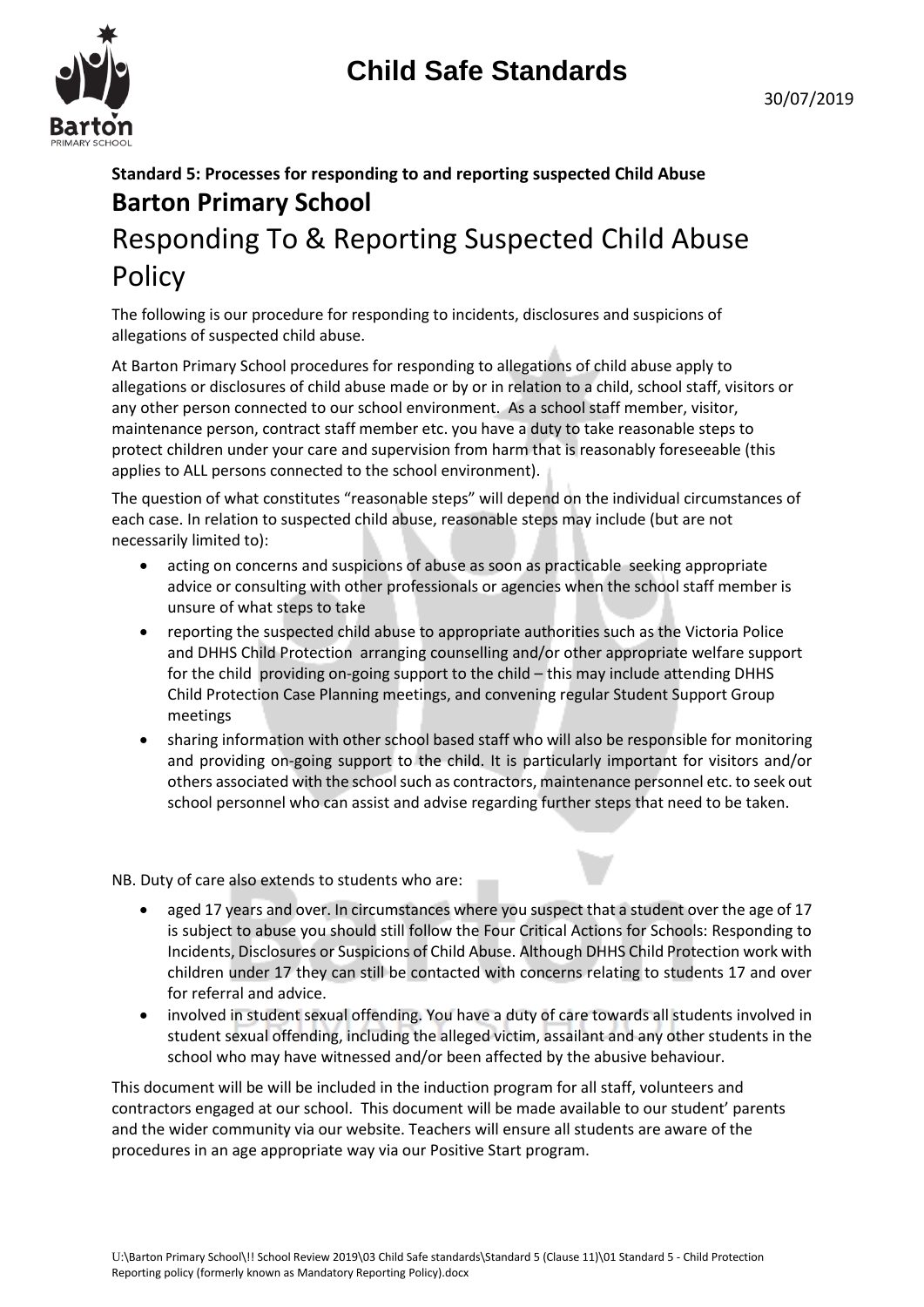

## **FOUR CRITICAL ACTIONS FOR SCHOOLS**

#### **YOU MUST TAKE ACTION**

As a school staff member, you play a critical role in protecting children in your care.

- You **must** act, by following the 4 critical actions, as soon as you witness an incident, receive a disclosure or form a reasonable belief that a child has, or is at risk of being abused.
- You **must** act if you form a suspicion/reasonable belief, even if you are unsure and have not directly observed child abuse (e.g. if the victim or another person tells you about the abuse).
	- You **must** use the [responding to allegations of suspected child abuse template](http://www.education.vic.gov.au/Documents/about/programs/health/protect/PROTECT_Responding_TemplateSchools.docx) to keep clear and comprehensive notes.
	- These notes via the template will be securely stored in our school archive system.

\* A reasonable belief is a deliberately low threshold. This enables authorities to investigate and take action

#### **ACTION 1: RESPONDING TO AN EMERGENCY**

If there is no risk of immediate harm go to ACTION 2.

If a child is at immediate risk of harm you must ensure their safety by:

- separating alleged victims and others involved
- administering first aid
- **calling 000 for urgent medical and/or police assistance** to respond to immediate health or safety concerns
- identifying the Principal ( or Nominee) as the contact person at the school for future liaison with Police.
- Informing the SSSO coordinator for your school.

Where necessary you may also need to maintain the integrity of the potential crime scene and preserve evidence.

#### **ACTION 2: REPORTING TO AUTHORITIES**

As soon as immediate health and safety concerns are addressed you must report all incidents, suspicions and disclosures of child abuse as soon as possible. Failure to report physical and sexual child abuse may amount to a criminal offence.

IF THE SOURCE OF SUSPECTED ABUSE IS FROM WITHIN THE SCHOOL:

## VICTORIA POLICE

You must report all instances of suspected child abuse involving a school staff member, contractor or volunteer to Victoria Police.

#### You **must also** report **internally** to:

- School Principal (or nominee) and/or leadership team
- Informing the SSSO coordinator for your school.
- Employee Conduct Branch
- DET Security Services Unit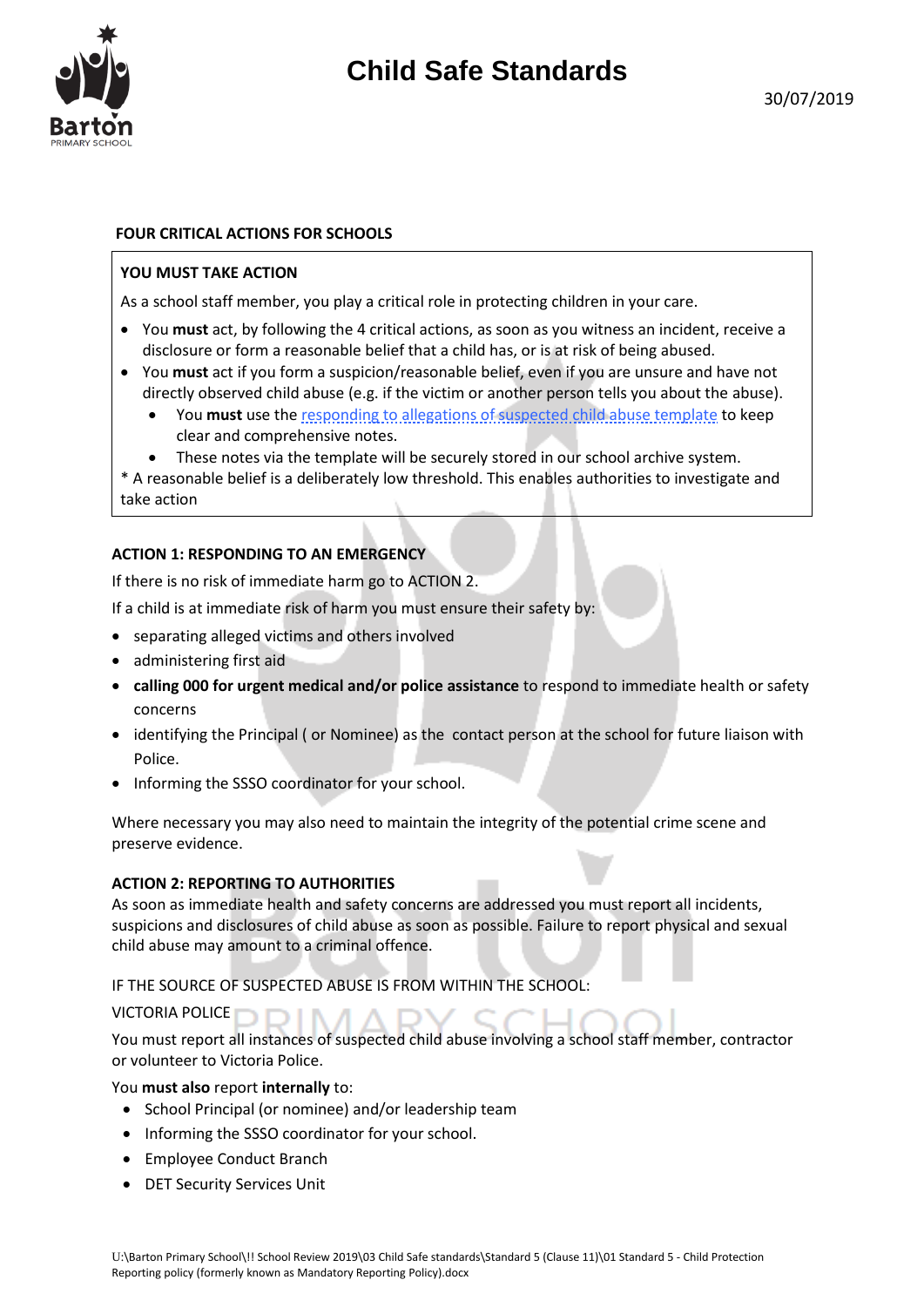

# IF THE SOURCE OF SUSPECTED ABUSE IS FROM WITHIN THE FAMILY OR COMMUNITY DHHS CHILD PROTECTION

You **must** report to DHHS Child Protection if a child is considered to be:

- in need of protection from child abuse
- at risk of being harmed (or has been harmed) and the harm has had, or is likely to have, a serious impact on the child's safety, stability or development.

## VICTORIA POLICE

You **must also** report all instances of suspected sexual abuse (including grooming) to Victoria Police.

#### You **must also** report **internally** to:

- School Principal (or nominee) and/or leadership team
- DET Security Services Unit
- Informing the SSSO coordinator for your school.

## **ACTION 3: CONTACTING PARENTS/CARERS**

Your Principal(or nominee) **must** consult with DHHS Child Protection or Victoria Police to determine what information can be shared with parents/carers. They may advise:

- **not to contact** the parents/carers (e.g. in circumstances where the parents are alleged to have engaged in the abuse.
- **to contact** the parents/carers and provide agreed information (this must be done as soon as possible, preferably on the same day of the incident, disclosure or suspicion).

## **ACTION 4: PROVIDING ONGOING SUPPORT**

Your school **must** provide support for children impacted by abuse. This should include the development of a Student Support Plan in consultation with wellbeing professionals. This is an essential part of your duty of care requirements.

Strategies may include development of a safety plan, direct support and referral to wellbeing professionals etc.

You **must** follow the Four Critical Actions every time you become aware of a further instance or risk of abuse. This includes reporting new information to authorities

If you believe that a child is not subject to abuse, but you still hold **significant concerns** for their wellbeing you must still act.

This may include making a referral or seeking advice from Child FIRST (in circumstances where the family are open to receiving support), or to DHHS Child Protection or Victoria Police.

FAILURE TO PROTECT and FAILURE TO DISCLOSE OFFENCES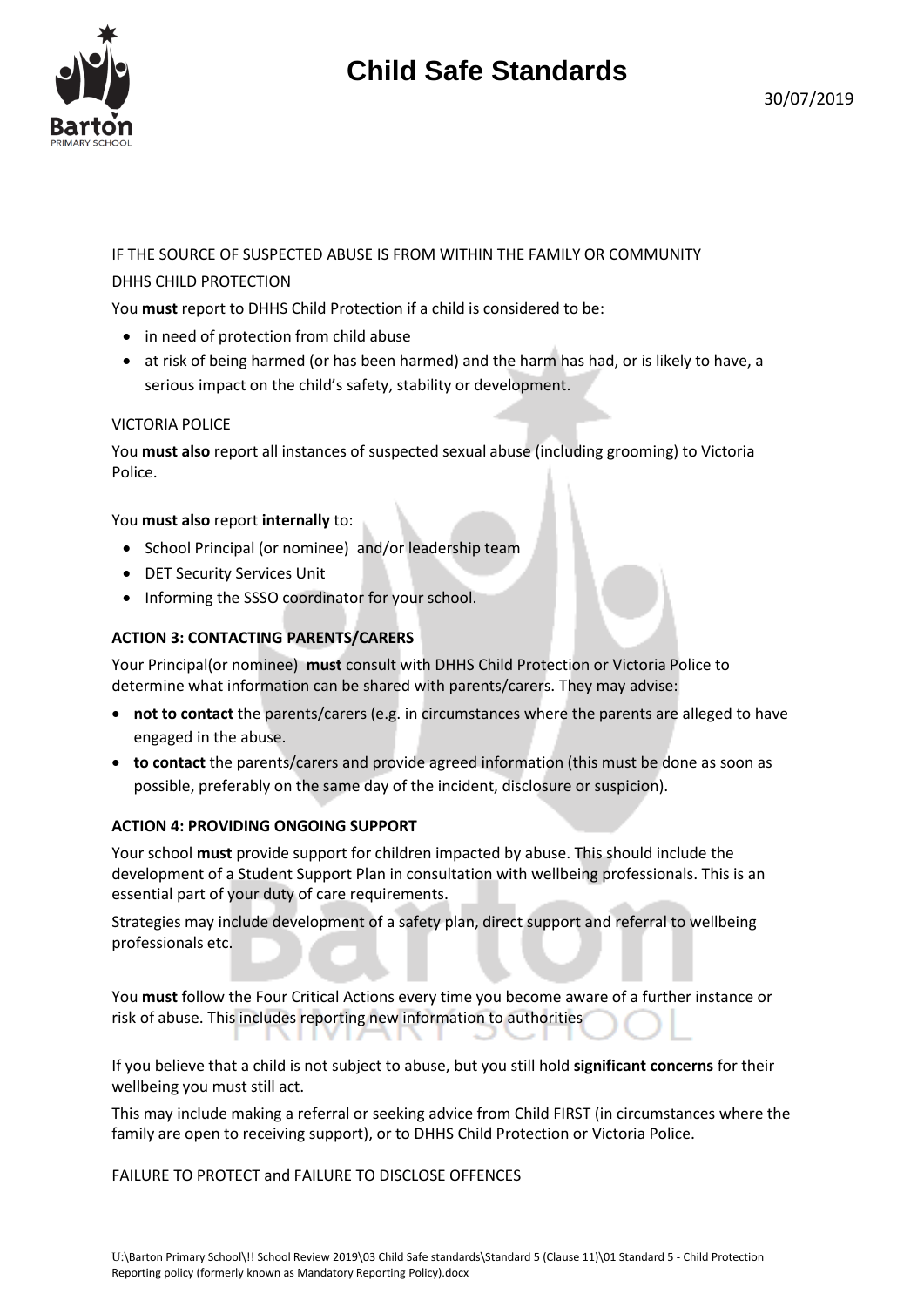30/07/2019



Any staff member or person associated with the school (e.g. visitor, contractor, maintenance worker etc.) who forms a reasonable belief that a sexual offence has been committed in Victoria by an adult against a child under 16 must disclose that information to police.

Failure to disclose the information to police is a criminal offence, unless a reasonable excuse has been formed such as:-

- information has already been reported to DHHS Child Protection.
- Fear for own or others' safety
- The offence applies to all adults in Victoria, not just professionals who work with children.

If an adult fails to take reasonable steps to protect a child from harm and/or fails to disclose, this may amount to a criminal offence. Refer to the Department of Justice fact sheets o[n FAILURE to](http://assets.justice.vic.gov.au/justice/resources/790183f8-3ad0-41c4-bbc4-08d9a0bd8618/failure+to+protect+-+version+1.0.doc)  [Protect](http://assets.justice.vic.gov.au/justice/resources/790183f8-3ad0-41c4-bbc4-08d9a0bd8618/failure+to+protect+-+version+1.0.doc) an[d Failure to DISCLOSE](http://assets.justice.vic.gov.au/justice/resources/ea484f74-feb7-400e-ad68-9bd0be8e2a40/failure+to+disclose.pdf) for further information.

If you need to report a child in immediate risk or danger of a sexual offence please call Triple Zero (000).

What should a person in authority do to reduce or remove the risk of child sexual abuse posed by an adult associated with their organisation?

A person in authority in an organisation must take reasonable steps to reduce or remove a known substantial risk that an adult associated with their organisation will commit a sexual offence against a child.

Examples include:

- A current employee who is known to pose a risk of sexual abuse to children in the organisation should be immediately removed from contact with children and reported to appropriate authorities and investigated.
- A community member who is known to pose a risk of sexual abuse to children should not be allowed to volunteer in a role that involves direct contact with children at the organisation.
- A parent who is known to pose a risk of sexual abuse to children in a school should not be allowed to attend overnight school camps as a parent helper.
- Removing a suspected adult from child-related work pending investigation.

\RY |

## **CONTACT**

## **DHHS CHILD PROTECTION**

South Division 1300 655 795 *AFTER HOURS*  After hours, weekends, public holidays 13 12 78

**CHILD FIRST** 

www.dhs.vic.gov.au

**VICTORIA POLICE** 

**000** or contact your local police station

#### **DET SECURITY SERVICES UNIT**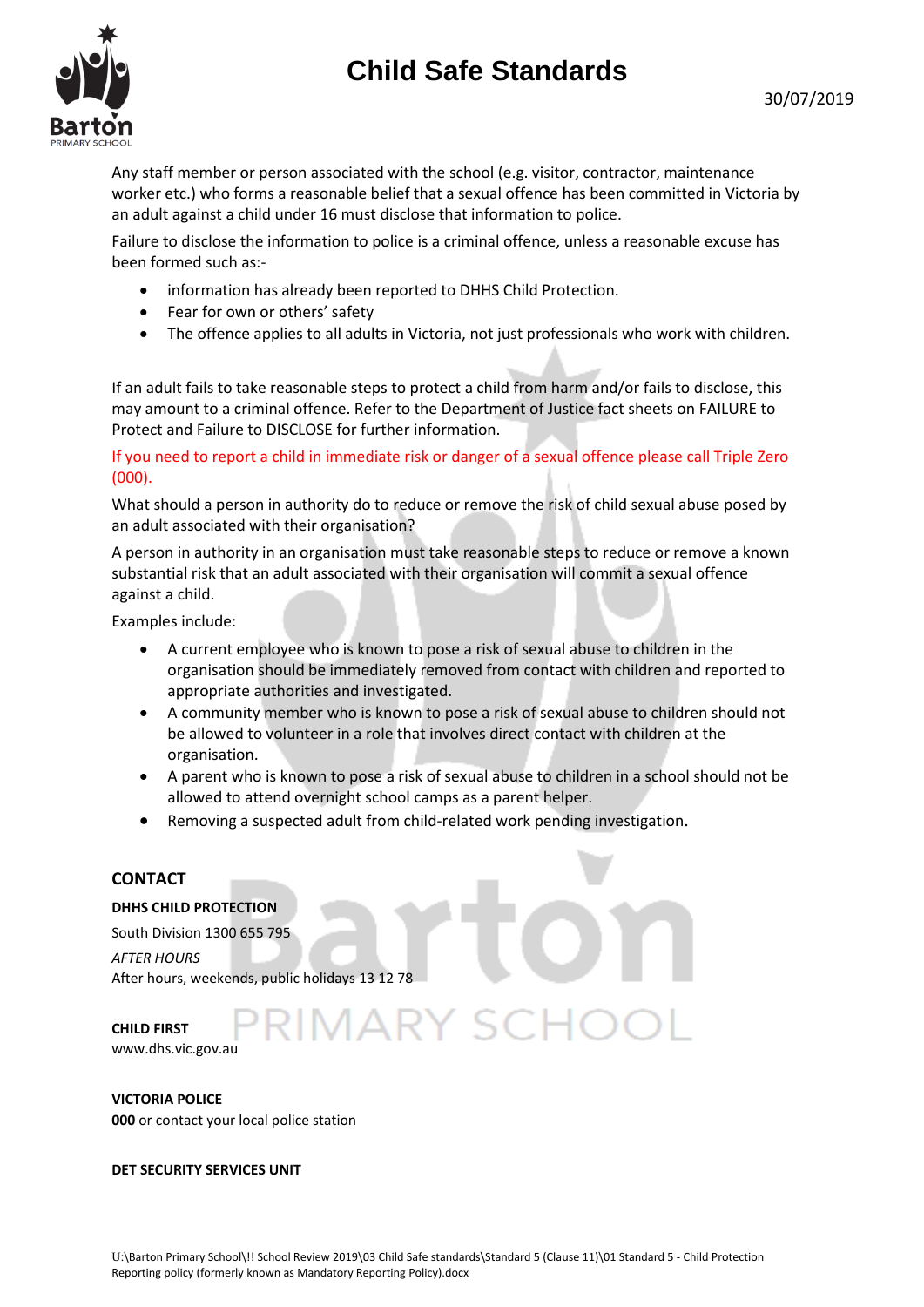(03) 9589 6266

**STUDENT INCIDENT AND RECOVERY UNIT** (03) 9637 2934

**EMPLOYEE CONDUCT BRANCH**  (03) 9637 2595

# CHILD PROTECTION REPORTING

# **RATIONALE**

The purpose of this policy is to explain the roles and responsibilities of school staff to protect the safety and wellbeing of children and young people. The full policy with detailed information that all staff in Victorian government schools must follow is found at:

[http://www.education.vic.gov.au/school/principals/spag/safety/Pages/childprotectobligation.as](http://www.education.vic.gov.au/school/principals/spag/safety/Pages/childprotectobligation.aspx) [px](http://www.education.vic.gov.au/school/principals/spag/safety/Pages/childprotectobligation.aspx)

## **IMPLEMENTATION**

# **Mandatory Reporters**

All staff who are Victorian Institute of Teaching (**VIT**) registered teachers (including principals) or who have been granted permission to teach by the VIT are 'mandatory reporters'. This means that in the course of undertaking their professional duties, they must report to the Department of Health and Human Services (**DHHS**) Child Protection a belief on reasonable grounds that a child is in need of protection from significant harm as a result of sexual abuse or physical injury and the child's parents are unable or unwilling to protect the child. They must report as soon as practicable after forming the belief.

There may be times when two or more mandated staff members, for example a teacher and a principal, have formed a belief about the same child or young person on the same occasion. In this situation it is sufficient for only one of the mandated staff members to report to Child Protection. The other staff member is obliged to ensure that the report has been made and that all of the grounds for their own belief were included in the report made by the other staff member.

If one staff member has a different view from another staff member about making a report and the staff member continues to hold the belief that a child is in need of protection, that person is obliged to make a report to Child Protection.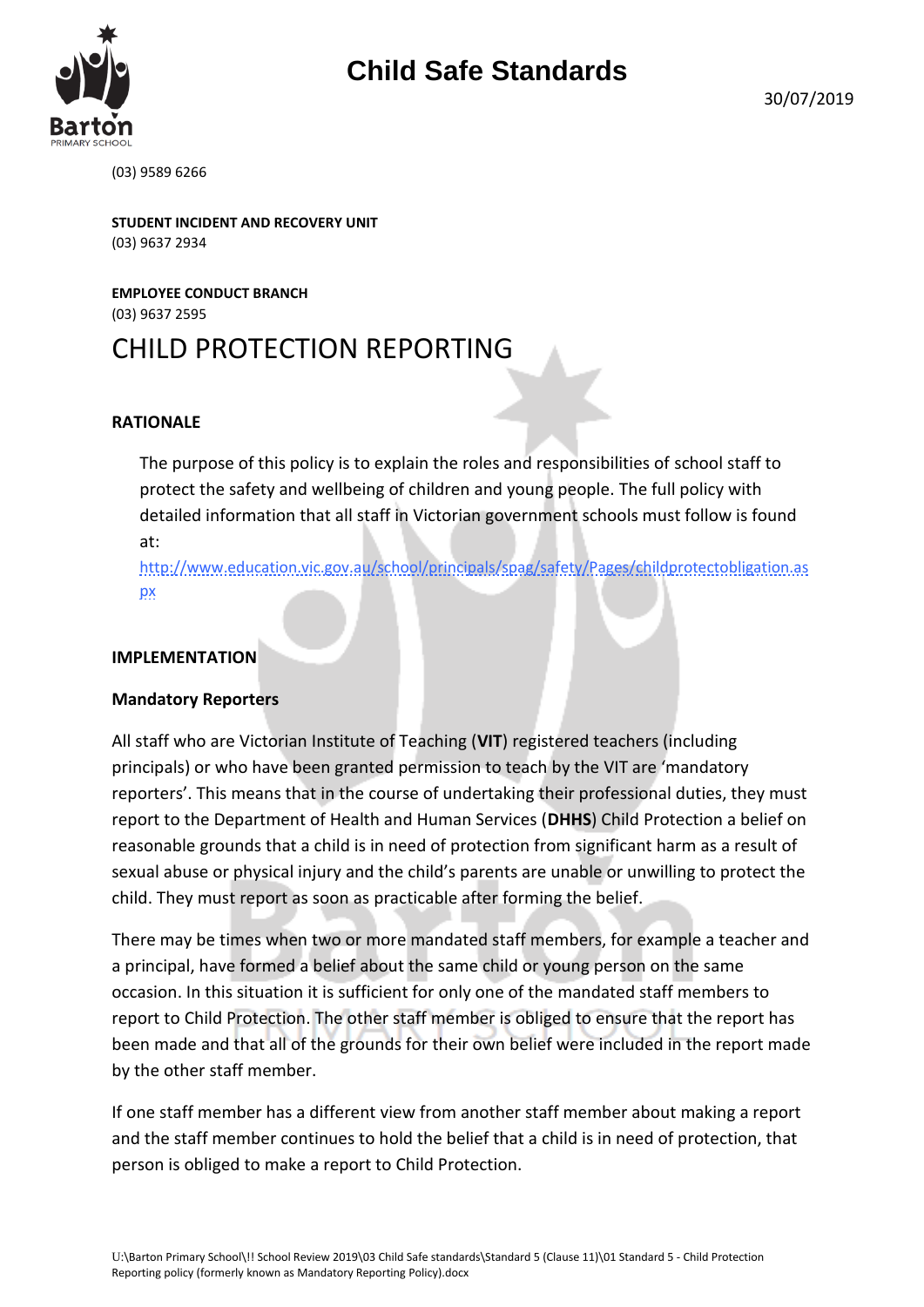

All mandated reporters are required to make a report on each occasion that they form a belief.

# **Non-mandated staff members**

**Any person,** who believes on reasonable grounds that a child is in need of protection, may report their concerns to Child Protection. This means that any person, including nonmandated school staff, is able to make a report to Child Protection or Victoria Police when they believe that a child or young person is at risk of harm and in need of protection, and the child's parents are unable or unwilling to protect the child.

In order to discharge duty of care, staff members, **whether or not mandated**, need to report a belief formed in the course of undertaking their professional duties. A report must be made as soon as practicable after forming the belief, and on each occasion on which they become aware of any further reasonable grounds for the belief.

# **Failure to disclose offence**

In addition to mandatory reporting and duty of care obligations, **any adult** who forms a reasonable belief that a sexual offence has been committed by an adult against a child under 16 must report that information to police. Failure to disclose the information to police is a criminal offence except in limited circumstances, such as where the information has already been reported to Child Protection or the child is older than 16 when the belief is formed. More information about the offence can be found at

[http://www.justice.vic.gov.au/home/safer+communities/protecting+children+and+families/](http://www.justice.vic.gov.au/home/safer+communities/protecting+children+and+families/failure+to+disclose+offence) [failure+to+disclose+offence.](http://www.justice.vic.gov.au/home/safer+communities/protecting+children+and+families/failure+to+disclose+offence)

# **Duty of care**

School staff have a duty of care to take reasonable steps to protect the safety, health and wellbeing of children in their care.

If a staff member has concerns about the safety, health and wellbeing of children in their care it is important to take immediate action.

In the case of a child who may be in need of protection or therapeutic treatment, or where there are significant concerns about the wellbeing of a child, school staff can discharge this duty of care by taking action which includes the following:

 Reporting their concerns to Child Protection, Victoria Police or another appropriate agency